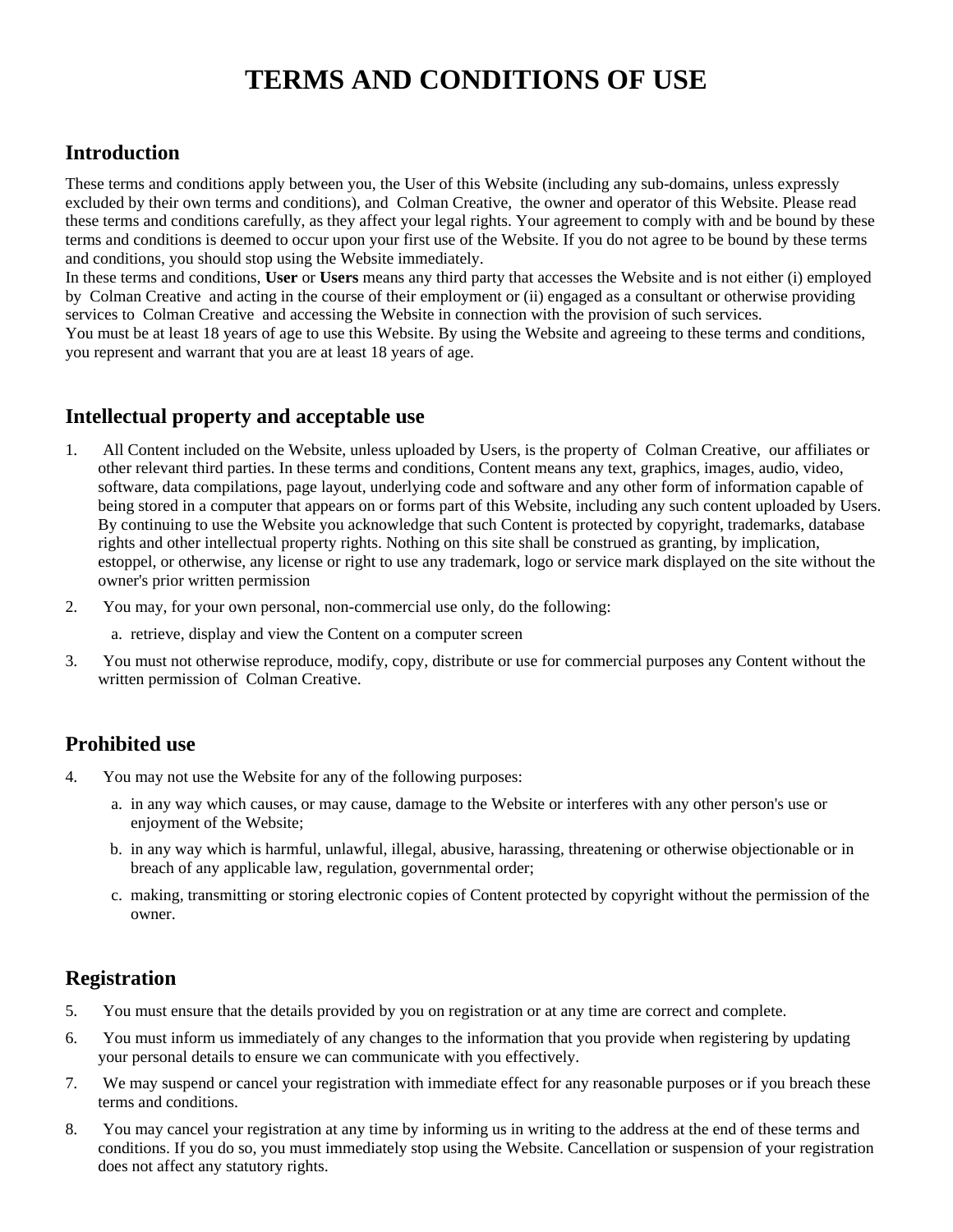### **Password and security**

- 9. When you register on this Website, you will be asked to create a password, which you should keep confidential and not disclose or share with anyone.
- 10. If we have reason to believe that there is or is likely to be any misuse of the Website or breach of security, we may require you to change your password or suspend your account.

#### **Links to other websites**

- 11. This Website may contain links to other sites. Unless expressly stated, these sites are not under the control of Colman Creative or that of our affiliates.
- 12. We assume no responsibility for the content of such Websites and disclaim liability for any and all forms of loss or damage arising out of the use of them.
- 13. The inclusion of a link to another site on this Website does not imply any endorsement of the sites themselves or of those in control of them.

## **Privacy Policy and Cookies Policy**

14. Use of the Website is also governed by our Privacy Policy and Cookies Policy, which are incorporated into these terms and conditions by this reference. To view the Privacy Policy and Cookies Policy, please click on the following: and .

#### **Availability of the Website and disclaimers**

- 15. Any online facilities, tools, services or information that Colman Creative makes available through the Website (the **Service**) is provided "as is" and on an "as available" basis. We give no warranty that the Service will be free of defects and/or faults. To the maximum extent permitted by the law, we provide no warranties (express or implied) of fitness for a particular purpose, accuracy of information, compatibility and satisfactory quality. Colman Creative is under no obligation to update information on the Website.
- 16. Whilst Colman Creative uses reasonable endeavours to ensure that the Website is secure and free of errors, viruses and other malware, we give no warranty or guaranty in that regard and all Users take responsibility for their own security, that of their personal details and their computers.
- 17. Colman Creative accepts no liability for any disruption or non-availability of the Website.
- 18. Colman Creative reserves the right to alter, suspend or discontinue any part (or the whole of) the Website including, but not limited to, any products and/or services available. These terms and conditions shall continue to apply to any modified version of the Website unless it is expressly stated otherwise.

### **Limitation of liability**

- 19. Nothing in these terms and conditions will: (a) limit or exclude our or your liability for death or personal injury resulting from our or your negligence, as applicable; (b) limit or exclude our or your liability for fraud or fraudulent misrepresentation; or (c) limit or exclude any of our or your liabilities in any way that is not permitted under applicable law.
- 20. We will not be liable to you in respect of any losses arising out of events beyond our reasonable control.
- 21. To the maximum extent permitted by law, Colman Creative accepts no liability for any of the following:
	- a. any business losses, such as loss of profits, income, revenue, anticipated savings, business, contracts, goodwill or commercial opportunities;
	- b. loss or corruption of any data, database or software;
	- c. any special, indirect or consequential loss or damage.